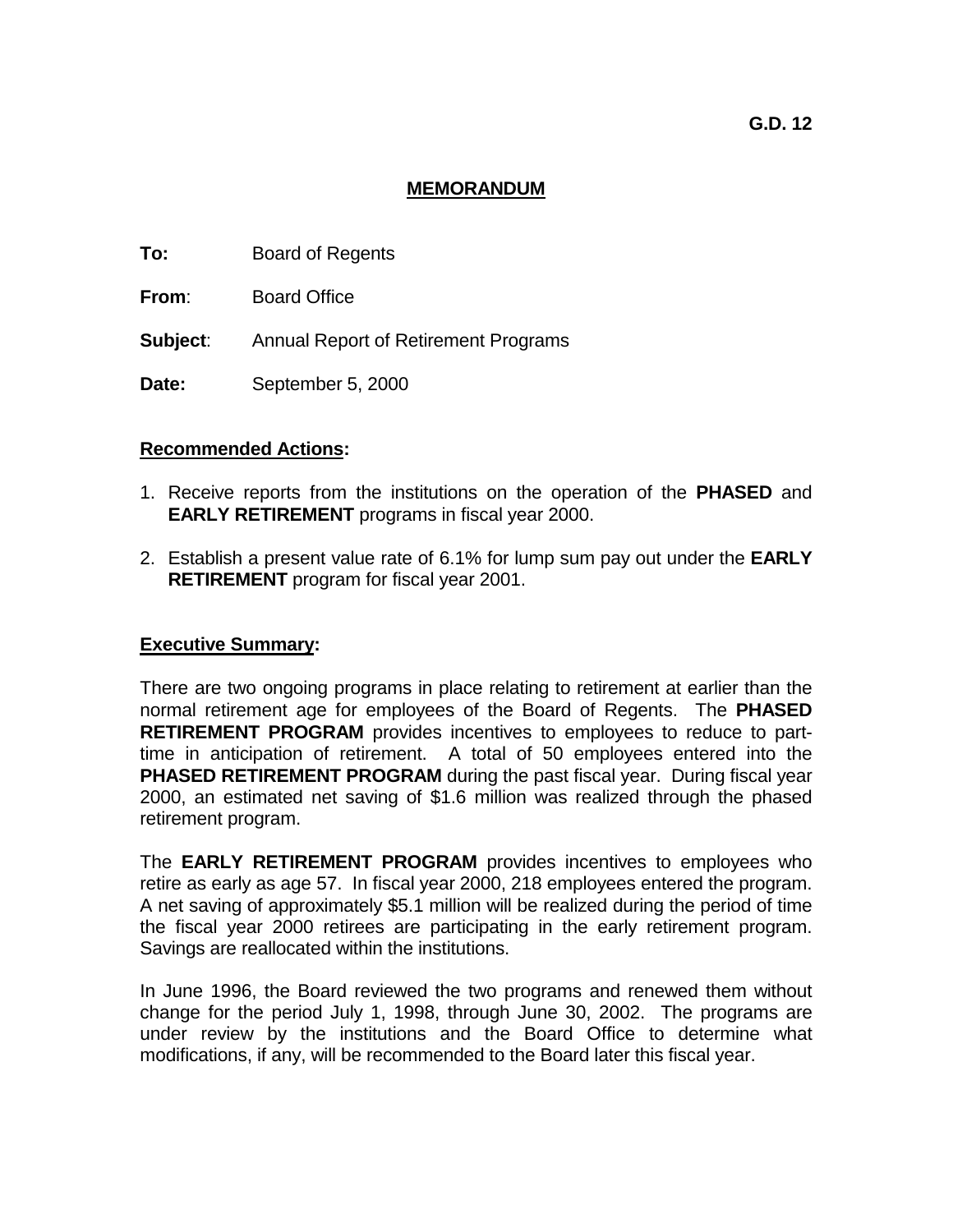In addition to employees leaving the institutions through the early retirement program, 166 faculty and staff left via regular retirement.

As a part of this annual governance report, the age distribution of faculty and staff is reported by the institutions. Currently, 28% of faculty; 11% of P&S staff; and 17% of merit staff are age 55 or older.

### **Background:**

The Board first approved the **PHASED RETIREMENT** program for university faculty and professional and scientific employees in 1982 and later extended the program to merit system employees. The program is described in Attachment A.

The following table shows the financial impact of the program at the universities during the past five years. No staff at the Iowa School for the Deaf and the Iowa Braille and Sight Saving School have elected to participate in the program during this time.

|               | University of Iowa |           | Iowa State University |              | University of Northern |              | <b>Regent Totals</b> |            |
|---------------|--------------------|-----------|-----------------------|--------------|------------------------|--------------|----------------------|------------|
|               |                    |           |                       |              | Iowa                   |              |                      |            |
|               | Incentive          | Released  | Incentive             | Released     | Incentive              | Released     | Incentive            | Released   |
|               | Amounts            | Funds     | Amounts               | <b>Funds</b> | Amounts                | <b>Funds</b> | Amounts              | Funds      |
| 1995-96       | 317,063            | 655,748   | 200,616               | 511,269      | 63,315                 | 235,675      | 580,994              | 1,402,692  |
| 1996-97       | 444,936            | 1,106,301 | 200,108               | 546,604      | 68,347                 | 331,027      | 713,391              | 1,983,932  |
| 1997-98       | 531,635            | 1,112,345 | 301,176               | 852,383      | 137,063                | 474,898      | 969,874              | 2,439,626  |
| 1998-99       | 630,364            | 1,445,363 | 377,081               | 1,003,557    | 194,035                | 319,060      | 1,201,480            | 2,767,980  |
| 1999-00       | 762,830            | 1,677,020 | 481,647               | 1,407,531    | 153,252                | 262,633      | 1,397,729            | 3,347,184  |
| <b>TOTALS</b> | 2,686,828          | 5,996,777 | 1,560,628             | 4,321,344    | 616,012                | 1,623,293    | 4,863,468            | 11,941,414 |

Incentive Amounts: the difference between the total compensation (salary and university fringe benefit contributions) under the **PHASED RETIREMENT** policy and the total compensation that would have been paid if the individual had reduced to the specified percentage of effort (e.g. 50 percent) without the special provisions of this policy.

Released Funds: the difference between the total compensation received under the policy and the total compensation that would have been received if the individual had remained full time.

New participants into **PHASED RETIREMENT** during fiscal year 2000 by employee category are as follows: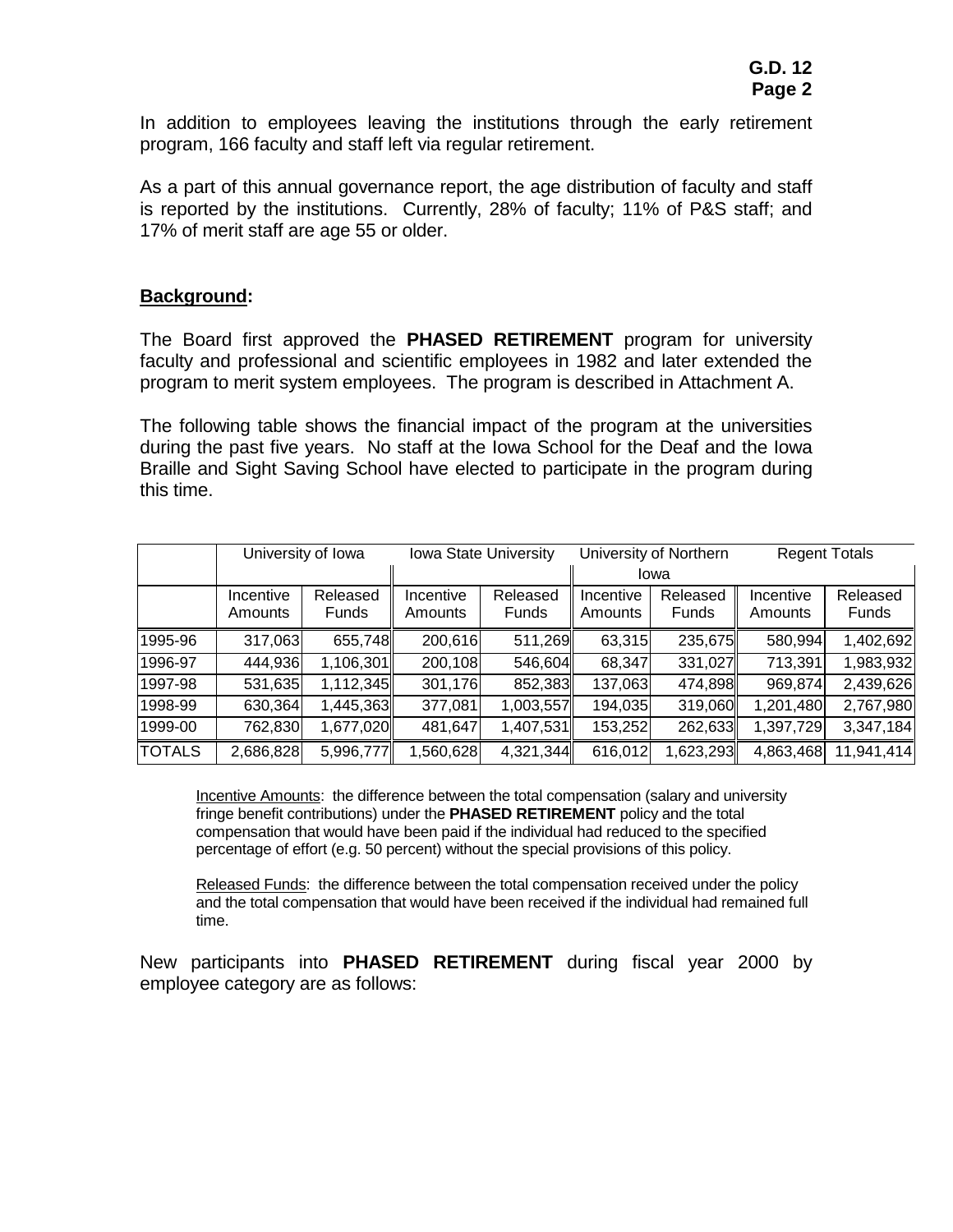| 11011 - 011101201110 11110 - 110000 11011101111 |         |       |              |       |  |
|-------------------------------------------------|---------|-------|--------------|-------|--|
|                                                 | Faculty | P & S | <b>Merit</b> | Гоtal |  |
| University of Iowa                              | 18      |       |              | 25    |  |
| <b>Iowa State University</b>                    |         |       |              | 19    |  |
| University of Northern                          |         |       |              |       |  |
| Iowa                                            |         |       |              |       |  |
| <b>Category Total</b>                           |         |       |              |       |  |

New Participants Into Phased Retirement -- Fiscal Year 2000

Since its inception in 1982, 470 employees have participated in **PHASED RETIREMENT** with 120 currently active.

The number of new participants into the **PHASED RETIREMENT** program for each of the last five years is as follows:

| Fiscal year 1996 | 23 |
|------------------|----|
| Fiscal year 1997 | 45 |
| Fiscal year 1998 | 44 |
| Fiscal year 1999 | 48 |
| Fiscal year 2000 | 50 |

Effective July 1, 1986, the Board approved an **EARLY RETIREMENT** incentive program for faculty and professional and scientific staff in accordance with legislation enacted by the 1986 General Assembly. Employees in the Regents Merit System were approved for participation in the program in 1990. This program as originally structured expired on June 30, 1992. The Board approved a revised program in April 1992, which became effective July 1, 1992. The program has been extended by the Board through June 30, 2002, without change. The program is described in Attachment B.

Participants in the **EARLY RETIREMENT PROGRAM** may accept the present value of all or part of incentives available through the program as a discounted lump sum payment. The Board approved a present value discount rate of 5.03% for fiscal year 1999 which was the average of July 1 rates earned on 90-day and one-year Treasury Bills. The current average of the rates earned on 90-day and one-year Treasury Bills is 6.1%. Therefore, the Board Office recommends a present value rate of 6.1% for fiscal year 2001.

Since the inception of the **EARLY RETIREMENT PROGRAM** in 1986, 2,058 employees have chosen this retirement option. During fiscal year 2000, 218 employees entered the program.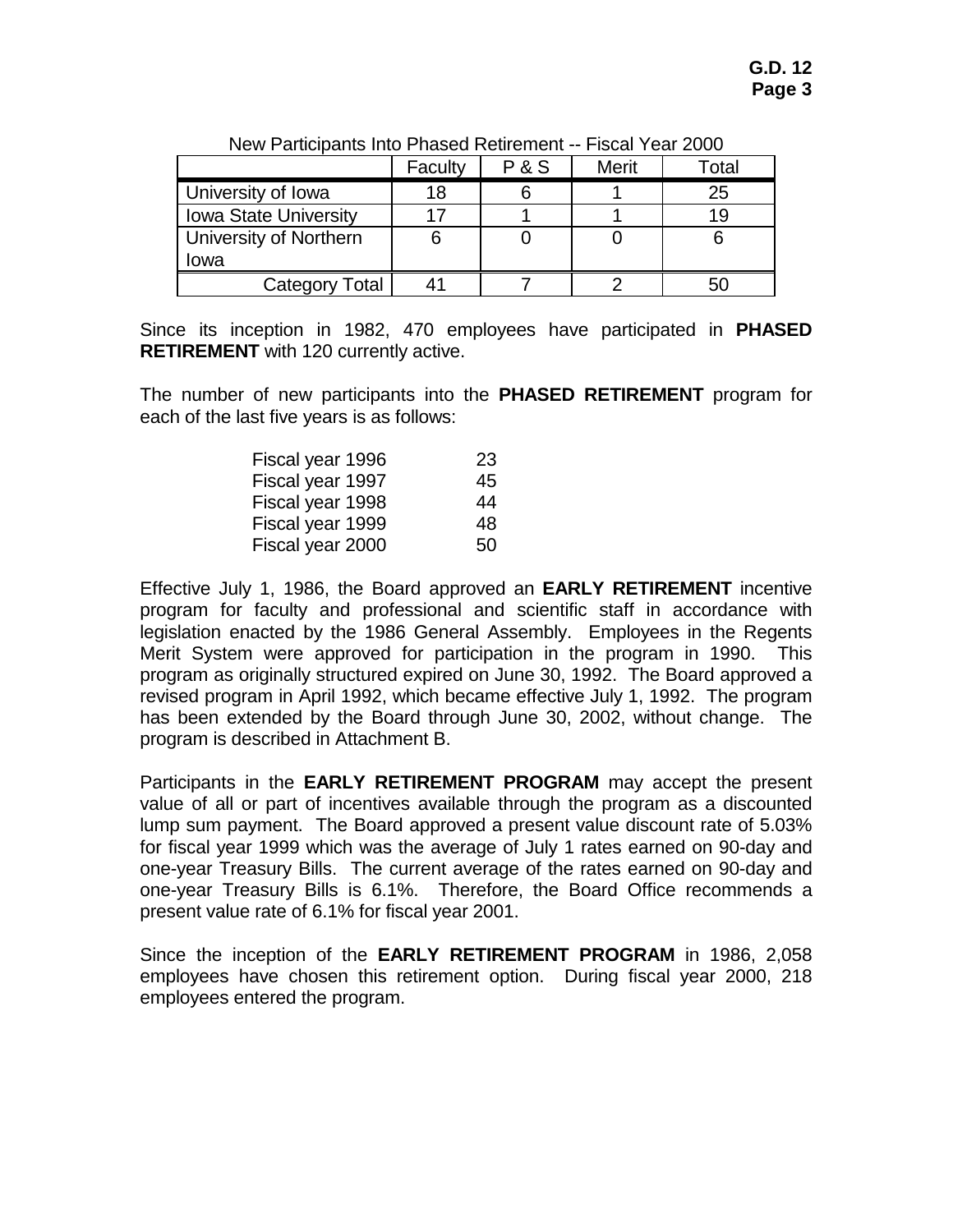The following table shows the cost of lump sum payments, future liability, and estimated funds available for reallocation during the period the retirees are in the program. A retiree can be in the program from one to eight years dependent upon age.

|              | <b>Fiscal Year</b> | <b>Future</b>   | <b>Estimated</b> |
|--------------|--------------------|-----------------|------------------|
|              | 2000               | <b>Benefit</b>  | <b>Funds</b>     |
|              | Number of          | Liability for   | Available for    |
|              | Participants       | <b>Retirees</b> | Reallocation     |
| <b>SUI</b>   | 122                | 3,952,335       | 2,501,189        |
| <b>ISU</b>   | 74                 | 2,216,179       | 1,817,344        |
| <b>UNI</b>   | 20                 | 581,840         | 690,117          |
| <b>ISD</b>   |                    | 34,423          | 77,850           |
| <b>IBSSS</b> |                    | 9,137           | 31,407           |
| <b>TOTAL</b> | 218                | 6,793,914       | 5,117,907        |

The preceding table indicates that an estimated \$5.1 million would be available at the institutions during the period of time the participants continue in the program. These funds have been and will be reallocated within the institutions. It should be noted that the amount of funds released is dependent upon whether or not the institutions choose to replace the retiree.

Savings result when employees who elect **EARLY RETIREMENT** are either not replaced or replaced at lower salaries. Of the 218 employees who chose **EARLY RETIREMENT** in fiscal year 2000, 142 were replaced at lower salaries; 16 were not replaced; 29 were replaced at higher salaries; and 4 at the same salaries. Searches are underway to replace 27 employees.

Participation in the **EARLY RETIREMENT PROGRAM** since fiscal year 1996 is as follows:

| Fiscal year 1996 | 145 |
|------------------|-----|
| Fiscal year 1997 | 129 |
| Fiscal year 1998 | 146 |
| Fiscal year 1999 | 216 |
| Fiscal year 2000 | 218 |

Some of the increase in participation at the universities from 1998 to 1999 can be attributed to the approval of the special early retirement ("window") program used by institutions during fiscal year 1997 and 1998. This program provided the only opportunity for employees to exercise full convertibility of their CREF accounts during 1997 and 1998. With the full convertibility becoming a part of the regular retirement program for TIAA-CREF participants in 1999, the window has become redundant. Faculty and staff are now opting for the early retirement program.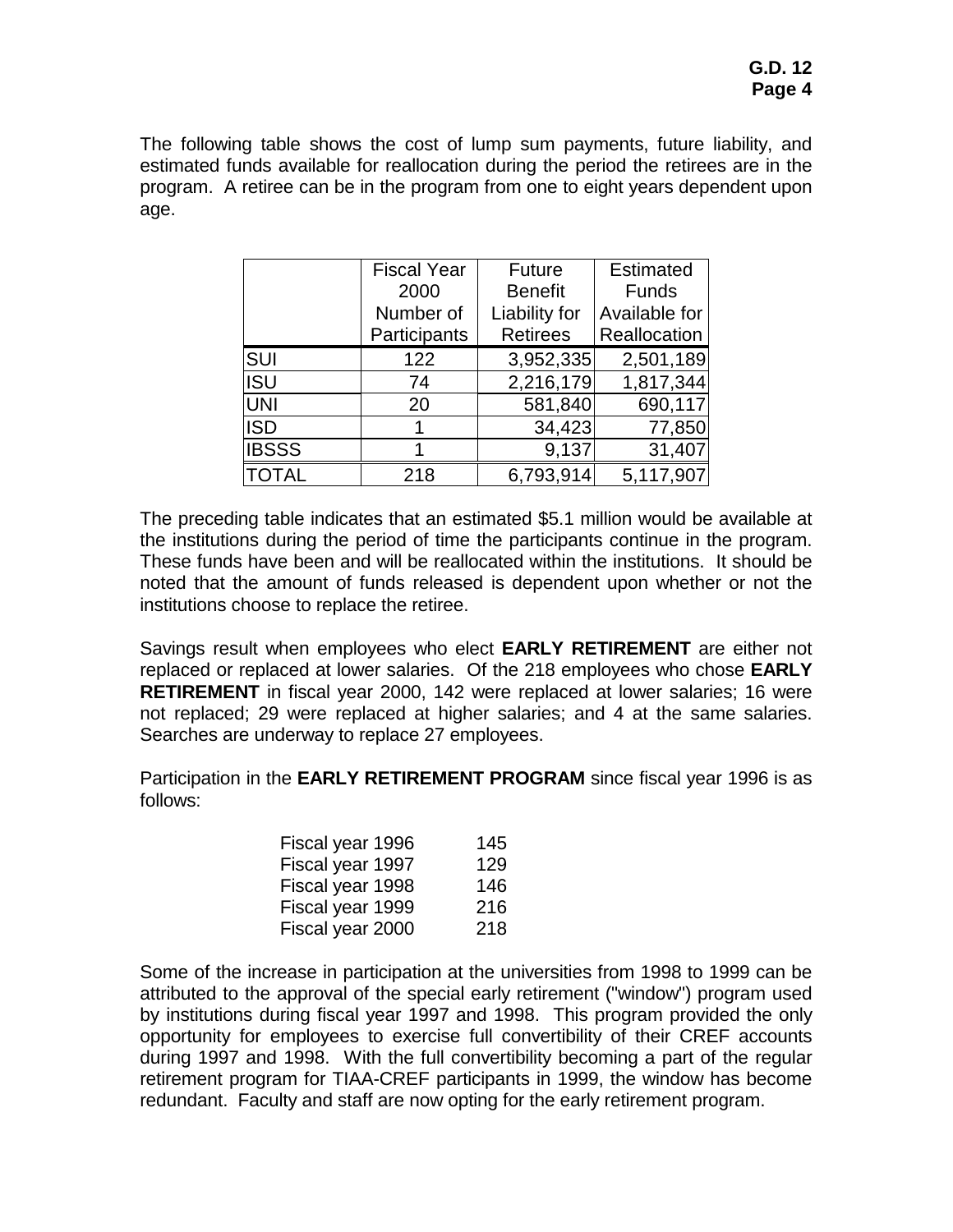| Early Retirees by Category -- Fiscal Year 2000 |     |     |     |            |              |       |  |
|------------------------------------------------|-----|-----|-----|------------|--------------|-------|--|
|                                                | SUI | ISU | UNI | <b>ISD</b> | <b>IBSSS</b> | Total |  |
| Faculty                                        | 32  | 20  |     |            |              | 64    |  |
| <b>P&amp;S</b>                                 | 42  | 27  |     |            |              | 69    |  |
| <b>Merit</b>                                   | 48  | 27  |     |            |              | 85    |  |
|                                                | 122 | 74  |     |            |              | 218   |  |

A breakdown of new early retirees for fiscal year 2000 is as follows:

In addition to early retirements, faculty and staff left the institutions through regular retirement.

|               | Faculty | $1$ could be the filter to $-1$ is call from 2000<br>P&S | Merit | <b>TOTAL</b> |
|---------------|---------|----------------------------------------------------------|-------|--------------|
| <b>SUI</b>    | 34      | 20                                                       | 23    | 77           |
| <b>ISU</b>    | 28      | 15                                                       | 27    | 70           |
| <b>UNI</b>    |         |                                                          |       |              |
| <b>ISD</b>    |         |                                                          |       |              |
| <b>IBSSS</b>  |         |                                                          |       |              |
| <b>TOTALS</b> |         |                                                          | 58    | 166          |

As a comparison there were 294 regular retirements in fiscal year 1999 and 215 in fiscal year 1998.

Current age distributions of the faculty and staff at the three universities are shown below.

| י ישט די טוויסטער איז ז $\sim$<br>7 NGQUY LUVU |             |             |             |  |  |  |
|------------------------------------------------|-------------|-------------|-------------|--|--|--|
|                                                | Percent age | Percent age | Percent age |  |  |  |
|                                                | 50 and over | 55 and over | 65 and over |  |  |  |
| Faculty                                        | 45.4%       | 28%         | 5.0%        |  |  |  |
| P&S                                            | 25.5%       | 10.9%       | 0.7%        |  |  |  |
| <b>Merit</b>                                   | 32.3%       | 16.7%       | 1.4%        |  |  |  |

# Age Distributions -- August 2000

Current faculty age distributions show that the three universities have 1.4% of faculty age 70 and above.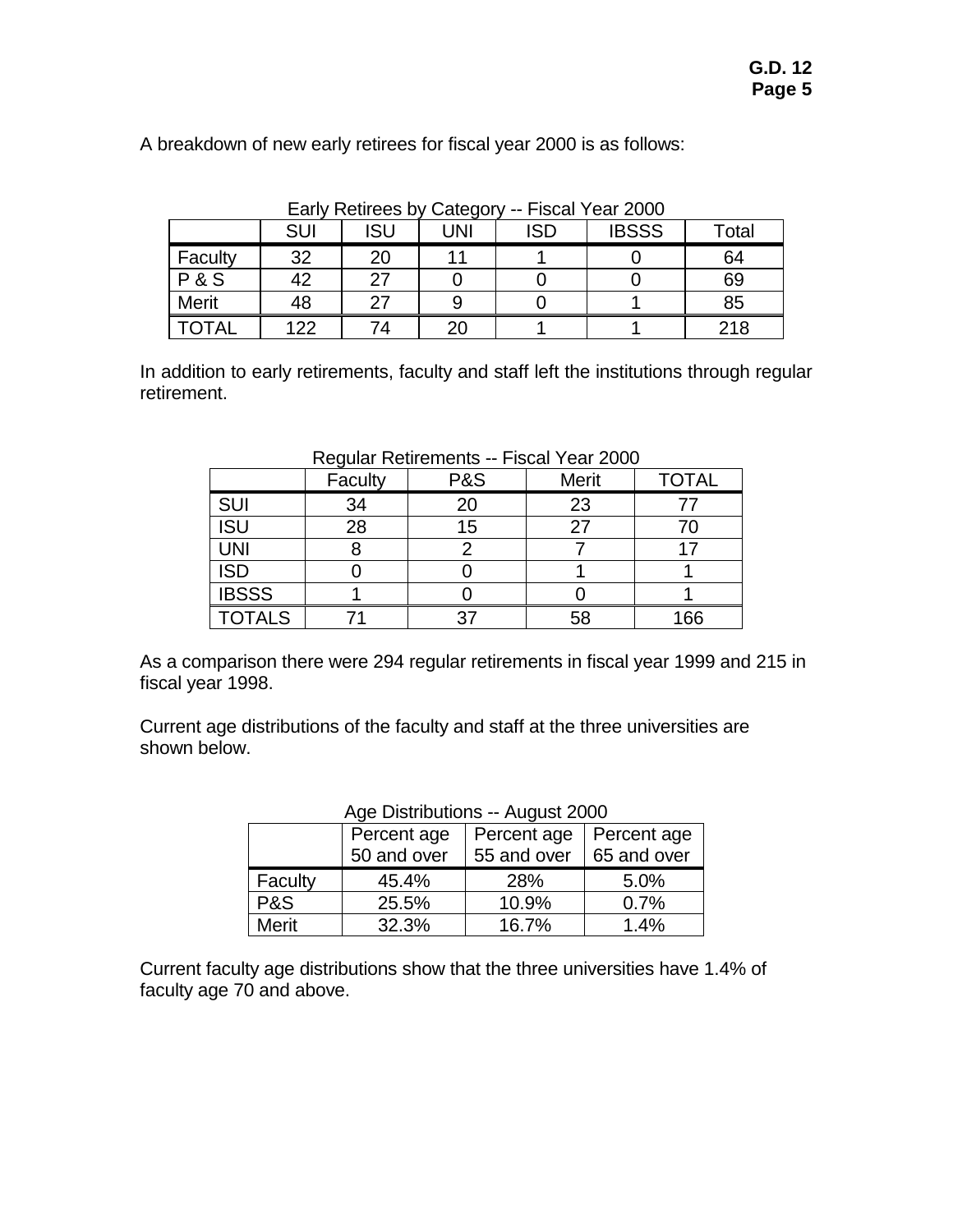The federal Age Discrimination in Employment Act (ADEA) eliminated mandatory retirement at age 70 for tenured faculty effective December 31, 1993.

Acceptance of the reports and approval of the present value rate is recommended.

Marcia Bunson

Marcia R. Brunson

Approved:

Frai

h:(hr/docket2001)segd12.doc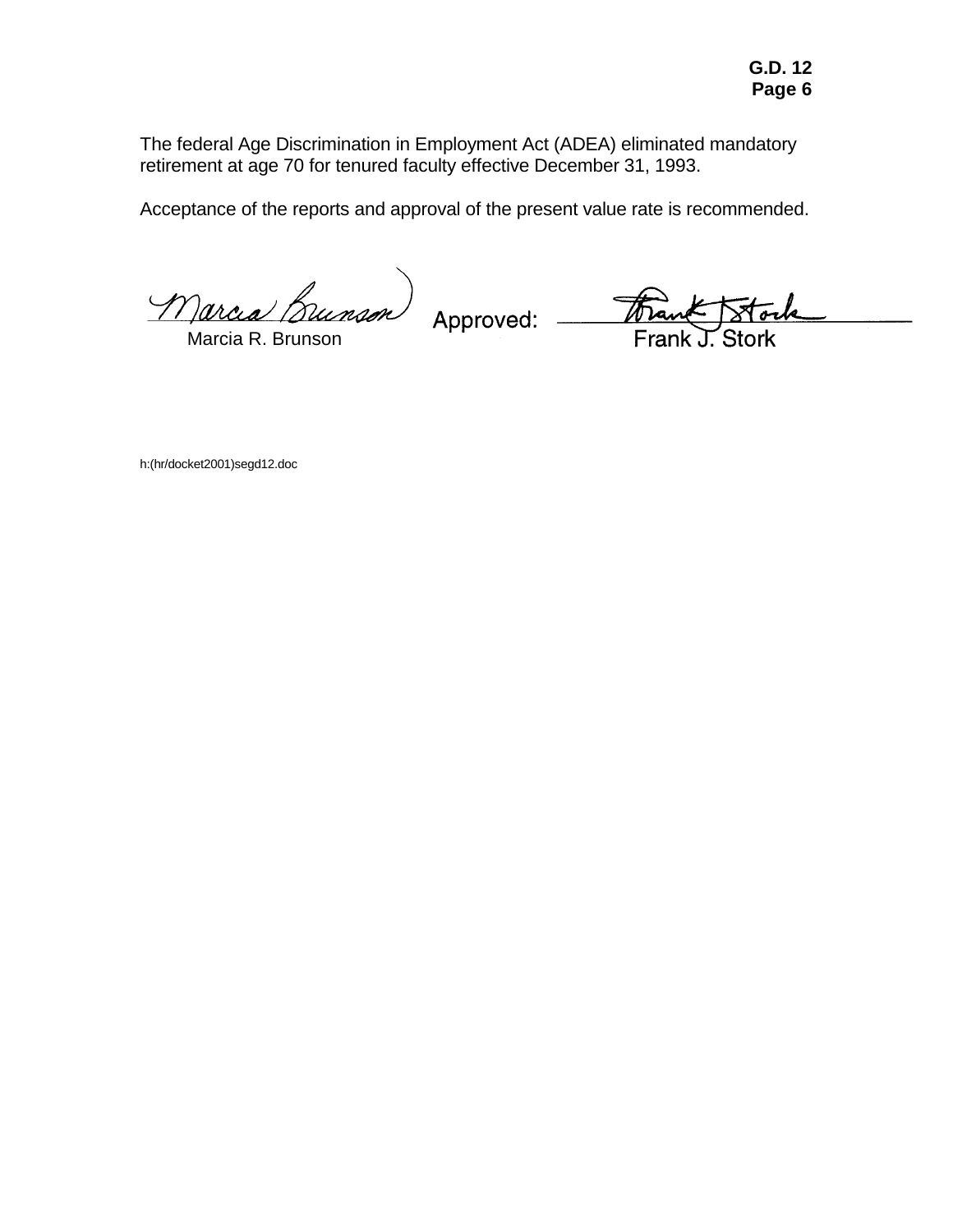#### **Phased Retirement Policy**

 Eligibility: Faculty of Regent universities and the special schools and professional and scientific staff of the Regent institutions and Board Office who have attained the age of 57 with at least 15 years of service with the Board of Regents are eligible for participation in the phased retirement program. Merit system employees who have attained age 60 and have at least 20 years of service with the Board of Regents are eligible for participation.

 Approval: At various levels within the institution, no right to enter a phased retirement agreement without approval by all officials as designated by the institutions is conferred by this policy. The Board of Regents will ratify entries into the phased retirement program as a part of the monthly Register of Personnel Changes.

 Schedule of Phasing: A staff member may reduce from full-time to no more than a half-time appointment either directly or via a stepped schedule. At no time during the phasing period may an employee hold greater than a 65 percent appointment. The maximum phasing period will be five years with full retirement required at the end of the specified phasing period. Once phased retirement is initiated, employees may not return to full-time appointment.

 Compensation: During the first four years of the phasing period, the salary received will reflect the reduced responsibilities plus an additional 10 percent of the budgeted salary, had the person worked full time. In the fifth year following the initiation of phased retirement, the staff member's appointment will be no greater than fifty percent, and the salary will be proportional to the budgeted salary had the person worked full-time.

 Benefits: During the first four years of the phasing period, institution and staff member contributions will continue for life insurance, health insurance, and disability insurance at the same levels which would have prevailed had the staff member continued at a full-time appointment. Retirement contributions to TIAA/CREF will be based on the salary which would have obtained had the individual continued a full-time appointment. As mandated by law, FICA contributions will be based on the staff member's actual salary during the partial or pre-retirement period. The same is true for retirement contributions for those participating in the Iowa Public Employees Retirement System or Federal Civil Service System. Accrual of vacation and sick leave will be based on percentage of appointment.

 Duration of Program: Subject to annual review, the program will expire on June 30, 2002, unless renewed by the Board prior to expiration.